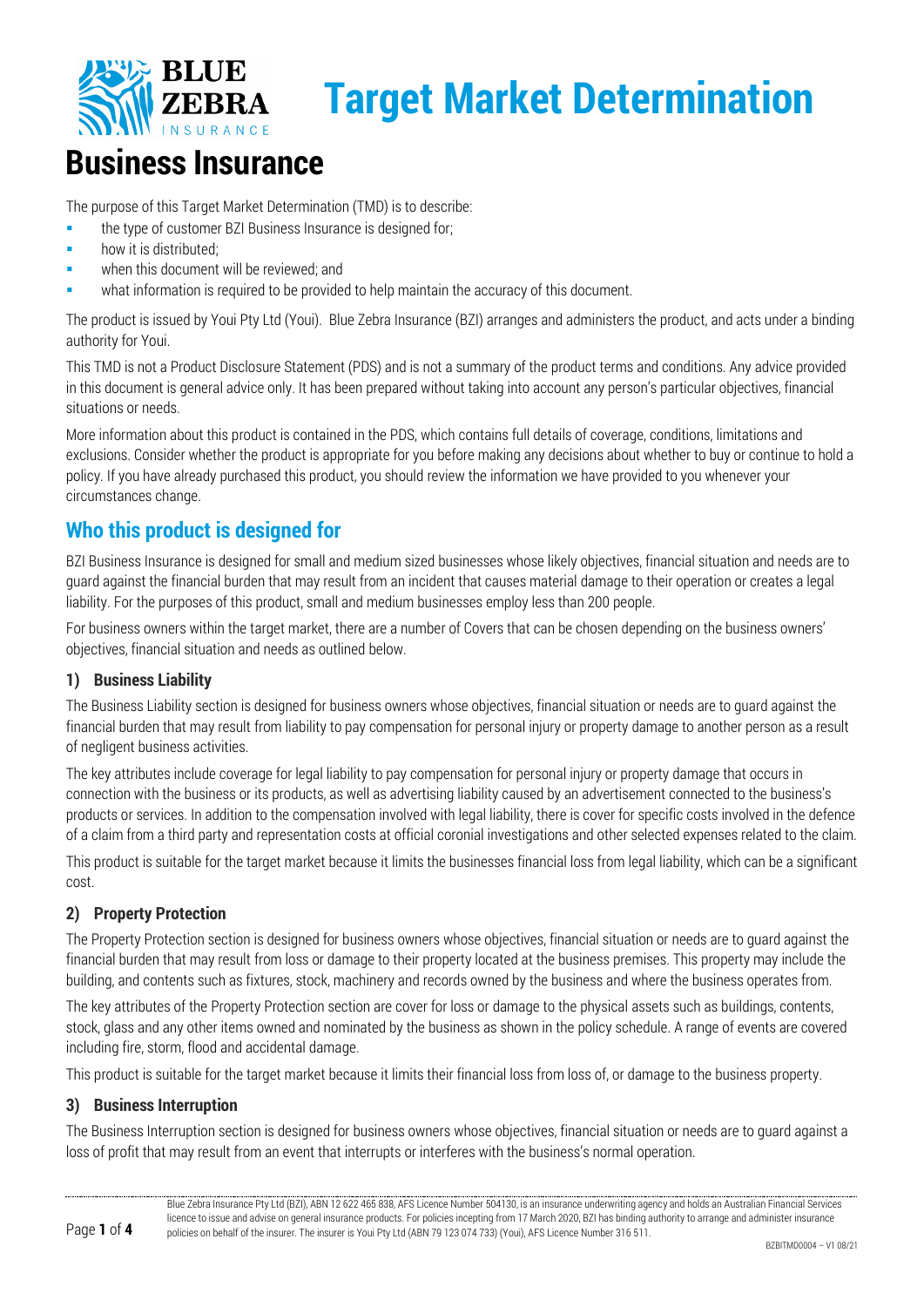

#### **Business Insurance**

The key attribute of the Business Interruption section is cover for loss of insurable gross profit resulting from the business interruption. Insured damage can occur when both the property that is damaged and the cause of the damage is covered by the policy under the Property Protection, Crime or Portable Property sections, or another insurance policy that insures the businesses property.

Optional cover is available for the increased cost of operating after a business interruption event, and professional fees to assist in the preparation of the claim can also be selected.

This product is suitable for the target market because it limits the financial loss suffered when the business cannot operate due to an incident covered by the policy.

#### **4) Crime**

The Crime section of the BZI Business Insurance product provides three optional covers designed for business owners whose objectives, financial situation or needs are to guard against the financial burden that may result from a criminal event. The optional covers are Theft, Money and Employee Fraud.

The key attribute of the Theft option is cover for property that is lost or damaged as a result of a theft at the business premises with visible forced entry, a hold up or assault, or by a person hiding on the premises during operating hours until the premises are locked up.

The key attribute of the Money option is cover for loss, damage or destruction of your money, including theft of money at the premises, in transit to or from the premises, at the private residence of an authorised person, from a safe, strongroom or banking facility.

The key attribute of the Employee Fraud section is cover for employee fraud resulting in loss of property or money where the responsible employee is identified, and the dishonest conduct can be satisfactorily identified and discovered.

This product is suitable for the target market because it limits the businesses financial loss from the theft of property, loss or damage to money or employee fraud.

#### **5) Portable Property**

The Portable Property section is designed for business owners whose objectives, financial situation or needs are to guard against the financial burden that may result from loss or damage anywhere in the world to portable items used in the business such as tools of trade, stock samples and electronic equipment.

The key attribute is cover for specified items up to their listed value, and unspecified contents or items up to \$2,500 per item, when they are accidentally physically damaged, destroyed or lost.

This product is suitable for the target market because it limits the financial loss from loss of, or accidental damage to portable property.

#### **6) Equipment Breakdown**

The Equipment Breakdown section is designed for business owners whose objectives, financial situation or needs are to guard against the financial burden from insured equipment that breaks down at the business premises.

The key attribute of Equipment Breakdown is cover for the costs incurred to repair or replace the insured equipment that breaks down at the business premises. Equipment includes items such as machinery, computers, and medical equipment.

Optional extensions of cover include Deterioration of stored goods which provides cover for deterioration or putrefaction of stored goods in cold storage at the premises as a result of the breakdown of insured equipment, the devices controlling the equipment or failure of the power supply. Cover also includes contamination of stored goods caused by accidental escape of refrigerant gas or liquid in the refrigerated area of the insured equipment. This option is designed for businesses who store food and other degradable goods in cold storage.

This product is suitable for the target market because it limits the financial loss for the repair or reinstatement costs for specified equipment up to the value nominated by the business owner or other equipment for the value nominated by the business owner for blanket cover.

Cover under this product can also be extended to meet further specific needs of businesses, such as taxation, audit, fines and penalties cover and extensions for specific trade liability.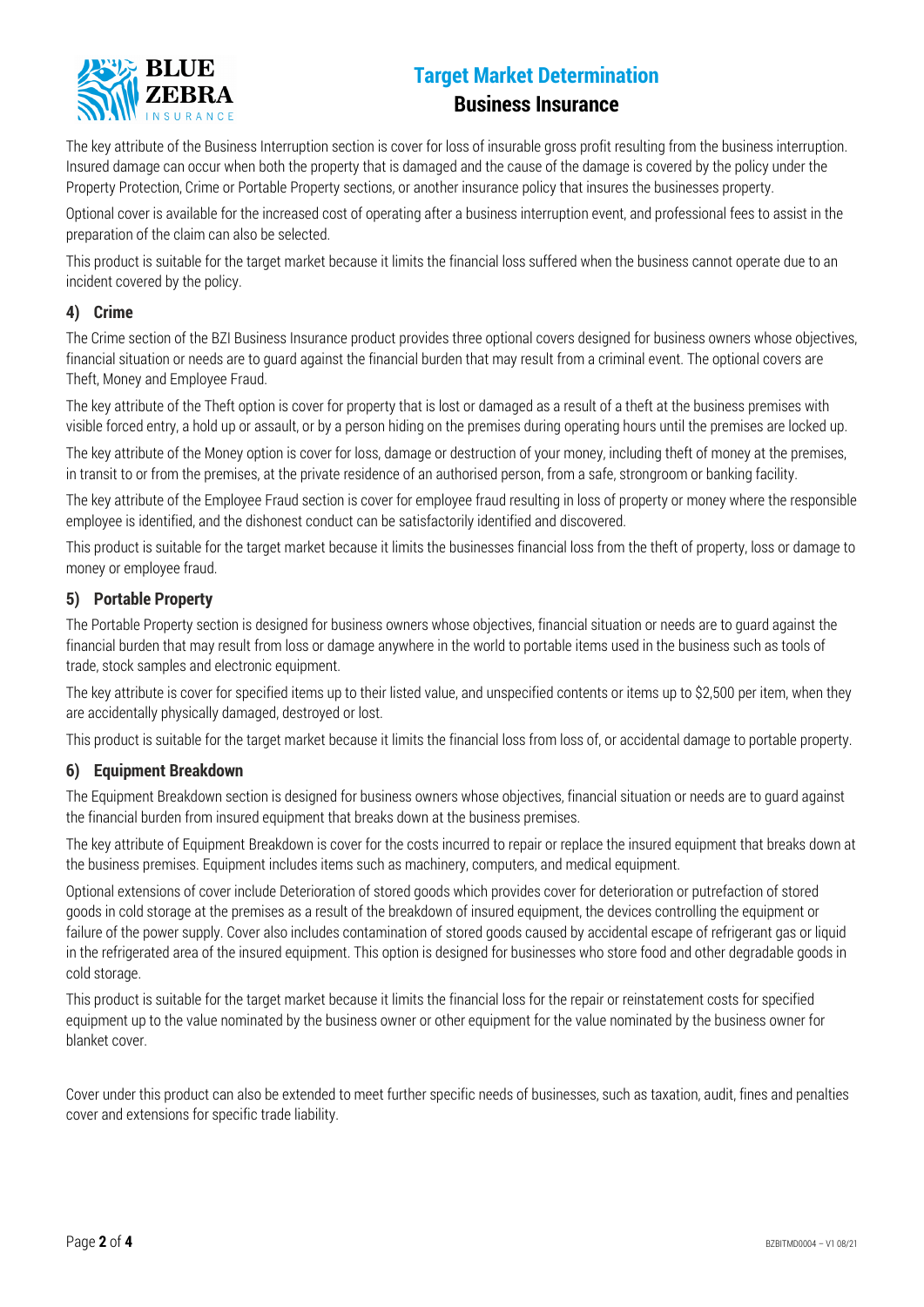

#### **Business Insurance**

## **Who this product is not suitable for**

BZI Business Insurance is not suitable for businesses that:

- Carry a significant risk of causing catastrophic injuries to other people or major damage to another person's property, such that a claim may exceed \$20,000,000;
- Are involved in operations that pose a risk of asbestos or pollutant injuries or damage;
- Own more than \$10,000,000 of business property at any one location;
- Have a building or premises that are unoccupied for more than ninety days; or
- Require protection against damage caused by wear, tear and gradual deterioration or a lack of service or repair of the business premises or any business items.

In addition, if the business:

- Owns property outside Australia or operates their business within the US, additional insurances may be required.
- Is likely to be materially impacted by a disease declared to be a listed human disease under the Biosecurity Act 2015 (Cth), the business should consider if cover under the Business Interruption is sufficient.
- Operates from a property that is primarily used for private domestic purposes, the building may need to be insured through a different insurance product.
- Stores property in an open-sided structure, yard or other open spaces additional insurances may be required.
- Owns mobile plant, motorised vehicles, watercraft, aerial devices or firearms additional insurances may be required.

## **Distribution conditions**

BZI Business Insurance can only be purchased through an intermediary authorised by BZI. BZI has contractual arrangements with brokers (including their Authorised Representatives) who are appropriately licensed to sell their products, and as part of their licensing these brokers have adequate training to provide this product to their customers. BZI has a range of supervision and monitoring procedures, and provides training and support regarding the process to follow for getting quotes for this product and administering the policies once purchased.

When completing a quote, the BZI processes include a number of questions that enable the collection of information that help to determine if the applicant is within the target market for this product, if we will insure them and their business, and for what premium and excess. The customer should always answer these questions accurately and check with their intermediary if they are not sure what a question means.

These conditions make it likely that BZI Business Insurance will only be distributed to consumers within the target market for this product because the brokers have knowledge of the policy terms and conditions, and processes are designed to identify instances where a policy is not suitable for the applicant.

## **Reporting**

BZI (as distributor of this product and Youi's agent) collects information and prepares reports regarding sales activity, performance, claims data and complaints on a quarterly basis (at least) and provides this to Youi.

All brokers who have been authorised by BZI to sell and administer this product must report the following information to BZI, who will incorporate it within their reporting requirements to Youi:

| <b>Reportable information</b>                                                                                                                                                                    | <b>Reported by</b>           | <b>Frequency</b>                                                                                 |
|--------------------------------------------------------------------------------------------------------------------------------------------------------------------------------------------------|------------------------------|--------------------------------------------------------------------------------------------------|
| Complaints data including the number and nature of any                                                                                                                                           | <b>BZI</b>                   | Quarterly (within 10 business days of the end                                                    |
| complaints (where these have not already been raised with BZI)                                                                                                                                   | <b>Brokers</b>               | of quarter)                                                                                      |
| Any occasions where this product has been sold contrary to                                                                                                                                       | <b>BZI</b>                   | As soon as practicable after becoming aware of                                                   |
| the TMD                                                                                                                                                                                          | <b>Brokers</b>               | the matter, and no later than 10 business days                                                   |
| Any feedback, regulatory orders or directions regarding the<br>product or its distribution that are received from<br>a regulator,<br>The General Insurance Code Governance Committee, or<br>AFCA | <b>BZI</b><br><b>Brokers</b> | As soon as practicable after becoming aware of<br>the matter, and no later than 10 business days |

Where necessary, BZI may request additional information from brokers to determine if this product has been sold contrary to the TMD.